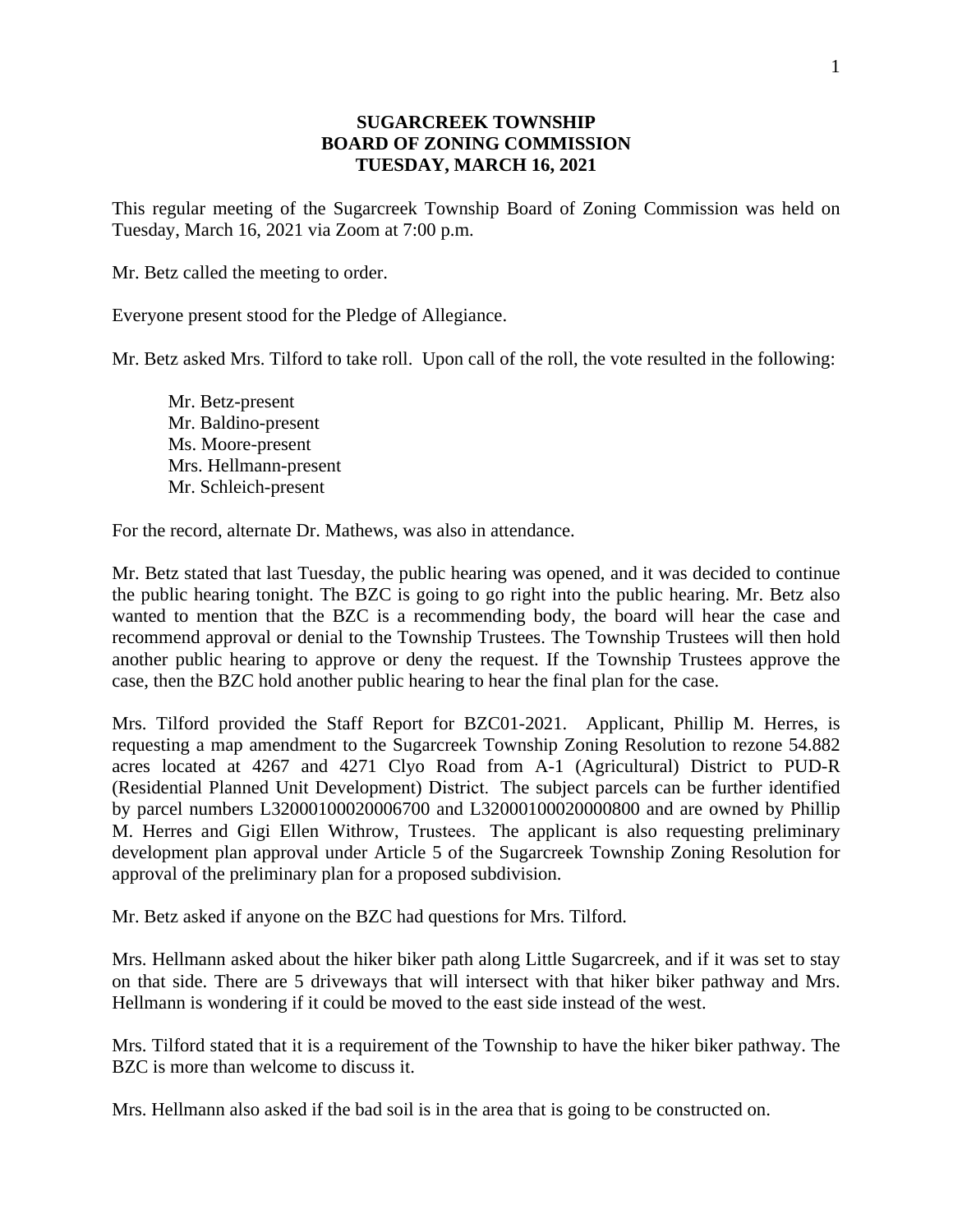Mrs. Tilford stated that it is in part of the lots that are going to be constructed.

Mr. Betz asked if the hiker biker pathway along road A and ends at the cul-de-sac and could possibly go to little Sugarcreek road, he is wondering if there is a bridge already there or one that can be constructed.

Mrs. Tilford stated that there is a bridge along the creek that Mr. Herres constructed in the open space area. So, there would be access to the other side of the pathway from this end.

Mr. Betz asked if that bridge could become part of the hiker biker pathway.

Mrs. Tilford stated she does not think so as public access is not contemplated. But it is a nice amenity for the residents of the development.

Mr. Betz stated that it would be nice to have that connected pathway to the hiker biker path along Little Sugarcreek.

Mrs. Tilford stated that they could build up to the bridge on that side but the bridge itself is more of a pedestrian bridge and is not made for high traffic.

Mr. Betz also asked if it was possible to see an aerial photograph. He stated that the property is a very beautiful property, and it has a lot of mature growth along the edges, and along Clyo road. The staff report mentioned that there is a 25 foot no cut zone, and there are two rows of beautiful trees on the south border that he would hate to lose out on in the Township.

Mrs. Tilford brought up the aerial and stated that unfortunately they are going to be cutting down some of those trees. To keep all of them would require a much larger no cut zone.

Mr. Betz is hoping that the developer would do whatever they could to save as many trees as possible along the border and the river's edge.

Mr. Baldino asked if Mrs. Tilford if she could zoom in on the proposed plan and look at where the most southern cul-de-sac on road B ends and where Kensington ends. He is asking if the sidewalk on Kensington should connect to that in the cul-de-sac on road B.

Mrs. Tilford stated that that is a great idea.

Mr. Betz then opened the floor to the developer and the representatives.

Jeff Van Atta introduced himself and stated that he works for Van Atta Engineering and is representing his client. Mr. Van Atta provided a report about the property on behalf of Mr. Herres.

Mr. Van Atta stated they will be taking the hiker biker path to the existing bridge on the property.

He also stated that they are trying to save as much of the natural property as possible. He suggested a 15-20 foot no cut zone instead of the 25 foot no cut zone.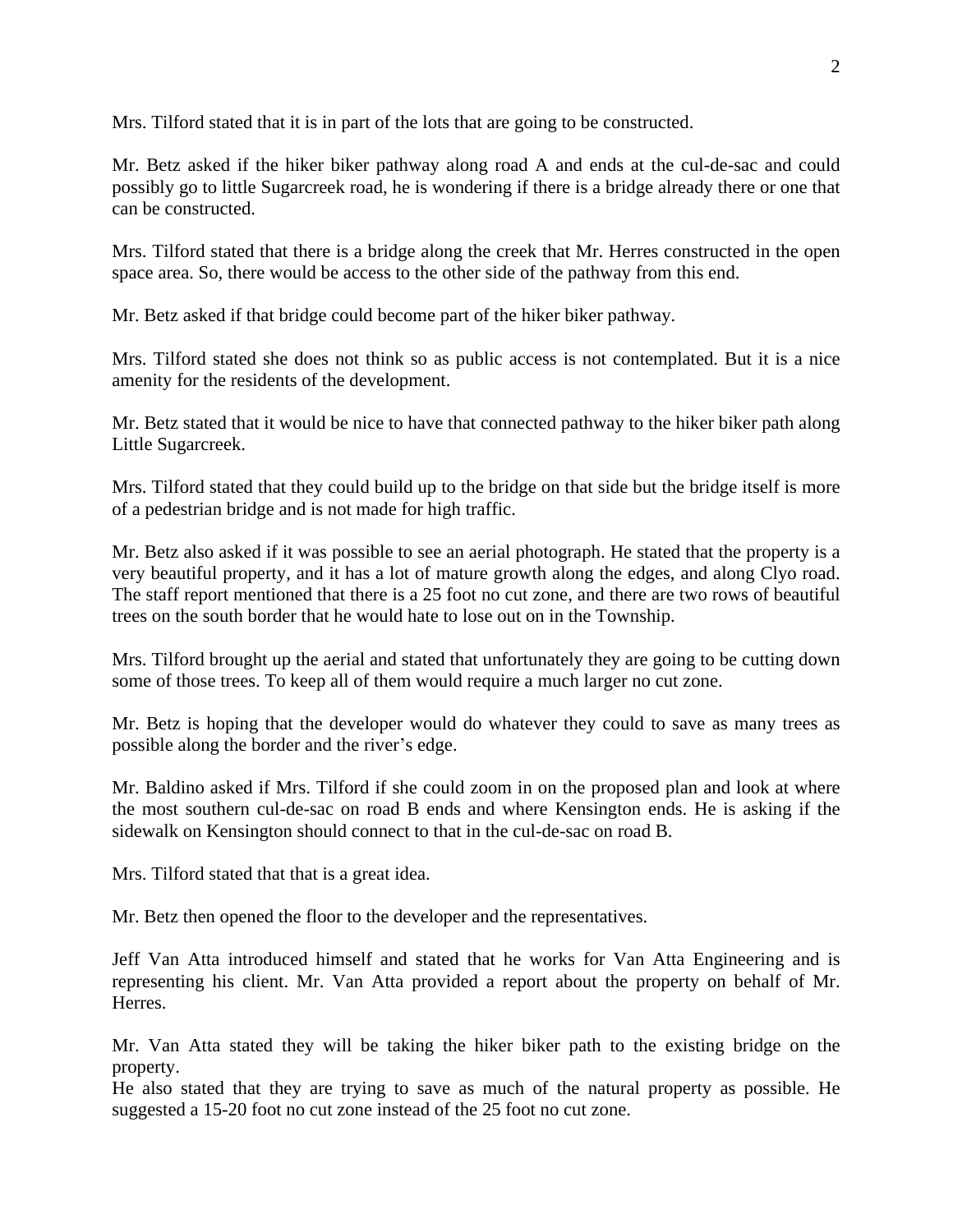Mr. Betz asked if anyone on the BZC had any questions. No one spoke.

Mr. Betz then stated he had a few questions. He asked about the hiker biker pathway going all the way to the existing bridge and the creek. And if that is the case, they should then take the hiker biker pathway all the way too Little Sugarcreek Road.

Mr. Van Atta stated that the elevation on the hill up to Little Sugarcreek is very steep, and to be able to put the path up on that would be difficult. With all the lots in that area it might be hard to get the hiker biker pathway back in that area.

Mr. Tiffany stated that to extend the hiker biker pathway like that you would be getting into private property. He stated that it is a very beautiful property, but to get the pathway out to Little Sugarcreek you should run the path north on the other side of the bridge to the north property line. Then it would follow the north property line, that way only affecting one property.

Mr. Betz stated that is one solution, they could also create an easement between lots one and two.

Mr. Tiffany stated that they are trying to save as much open space as possible.

Mr. Betz stated that Mr. Van Atta and the company should look into extending the hiker biker pathway.

Mr. Baldino asked if there was an existing asphalt pathway that runs along lots 3,4, and 5 at the back end of the property.

Mr. Van Atta stated he is not sure; he has not been out that far on to the property, but he would go take a look.

Mrs. Withrow, the daughter of Mr. Herres, stated that she was online and might be able to answer the question about the asphalt. She stated that there is asphalt along the creek side where they take cars and trucks down.

Mr. Betz's next question was about the vegetation along the southern property lines. He understands that there is a worry about not having enough space for all the homes proposed. But he would hate for the trees and vegetation there to be cut down.

Mr. Van Atta stated that he is not sure exactly how many trees will be cut down, and that he is trying to preserve as much open space as he possibly can. There could be a possibility for open space in the rear of the property to have more trees if the frontage on the south side is to be cut back more.

Ms. Moore asked what was going to happen to lots 49 and 50 if there is a 75-foot set back.

Mr. Van Atta stated that the houses will fit on the lots provided regardless of the set back and the right of way. He also stated that he would like to see the right of way end with the street providing more space with the lots.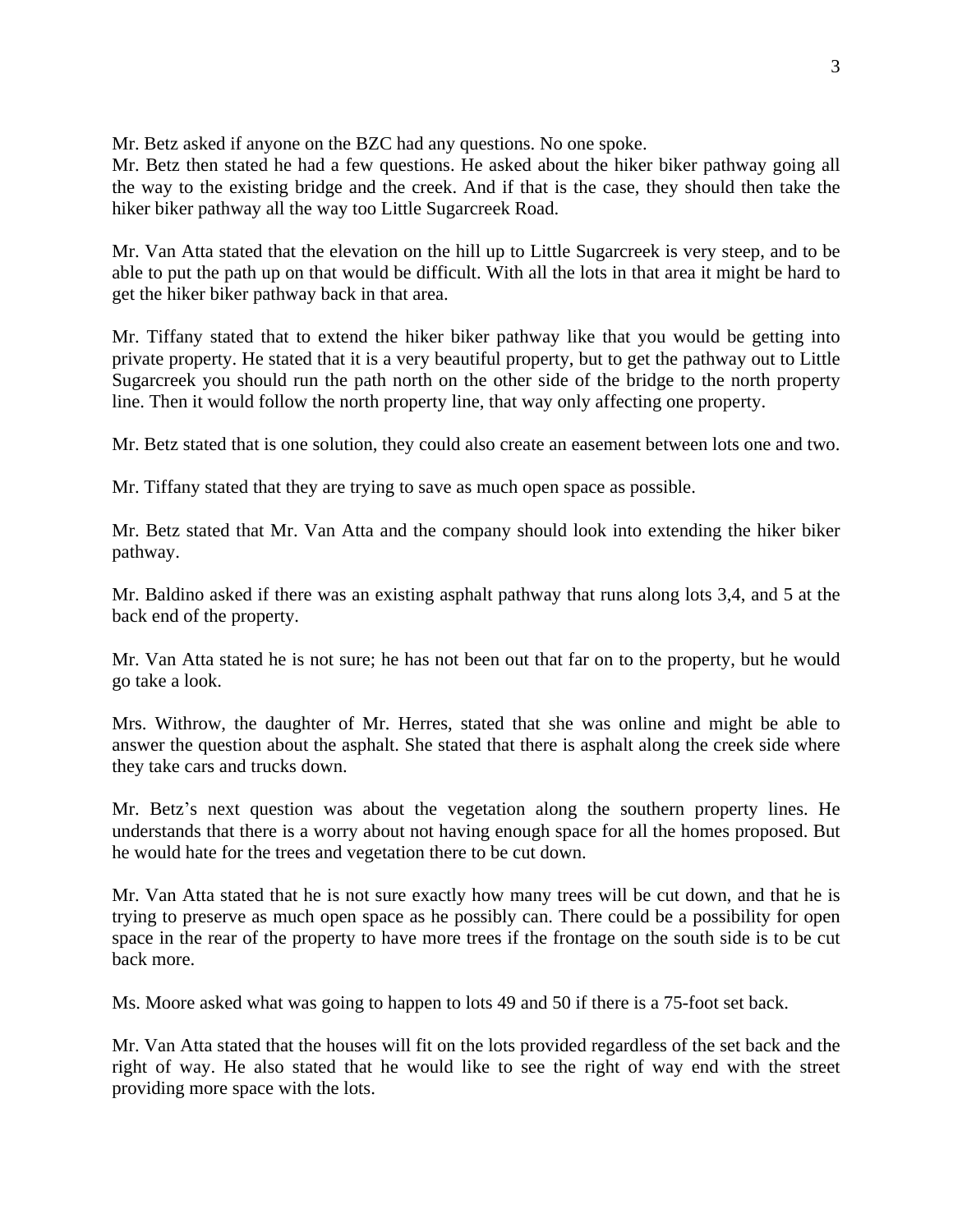Mr. Betz reminded everyone that there are emergency access points that will be coming off of roads C and B to Clyo Road.

Mr. Van Atta stated that they will have the access roads there along with the water lines. There are two access points to enter the subdivision. He asked if the emergency access points are required since there are two roadway access points already.

Mrs. Tilford stated that staff has no issue leaving that up to Greene County Engineer.

Mrs. Hellmann asked if the hiker biker pathways were necessary or if they could just have a mowed path like in Sweet Arrow. She asked if the path is not going to go over the creek, does it have to be a pathway.

Mr. Van Atta stated that as the path heads down towards the bridge, there is a swale, and he does not see the path changing with the construction.

Mrs. Hellmann asked if they were going to take out the pathways that already exists on the west side of the river.

Mr. Van Atta stated that that will become the cul-de-sac and the estate lots will be put there.

Mrs. Hellmann asked for clarification that the path on the property now will lead to the cul-desac that is on the drawing.

Mr. Van Atta stated that yes that is correct. They are going to be custom built homes, that will conform to the topography.

Ms. Moore asked what the existing pathway is made out of.

Mr. Van Atta stated that he believes that it is asphalt.

Mrs. Withrow stated that that area is still gravel.

Mr. Van Atta stated that the area where it is located will stay the same, they will cover it with asphalt.

Mr. Baldino is clarifying that from the barn to the bridge it is a gravel improved pathway.

Mrs. Withrow stated yes.

Mr. Baldino stated that then the bridge crosses the river, then there is a gravel improved pathway on the east side that goes north then out slightly to Little Sugarcreek Road.

Mrs. Withrow stated yes.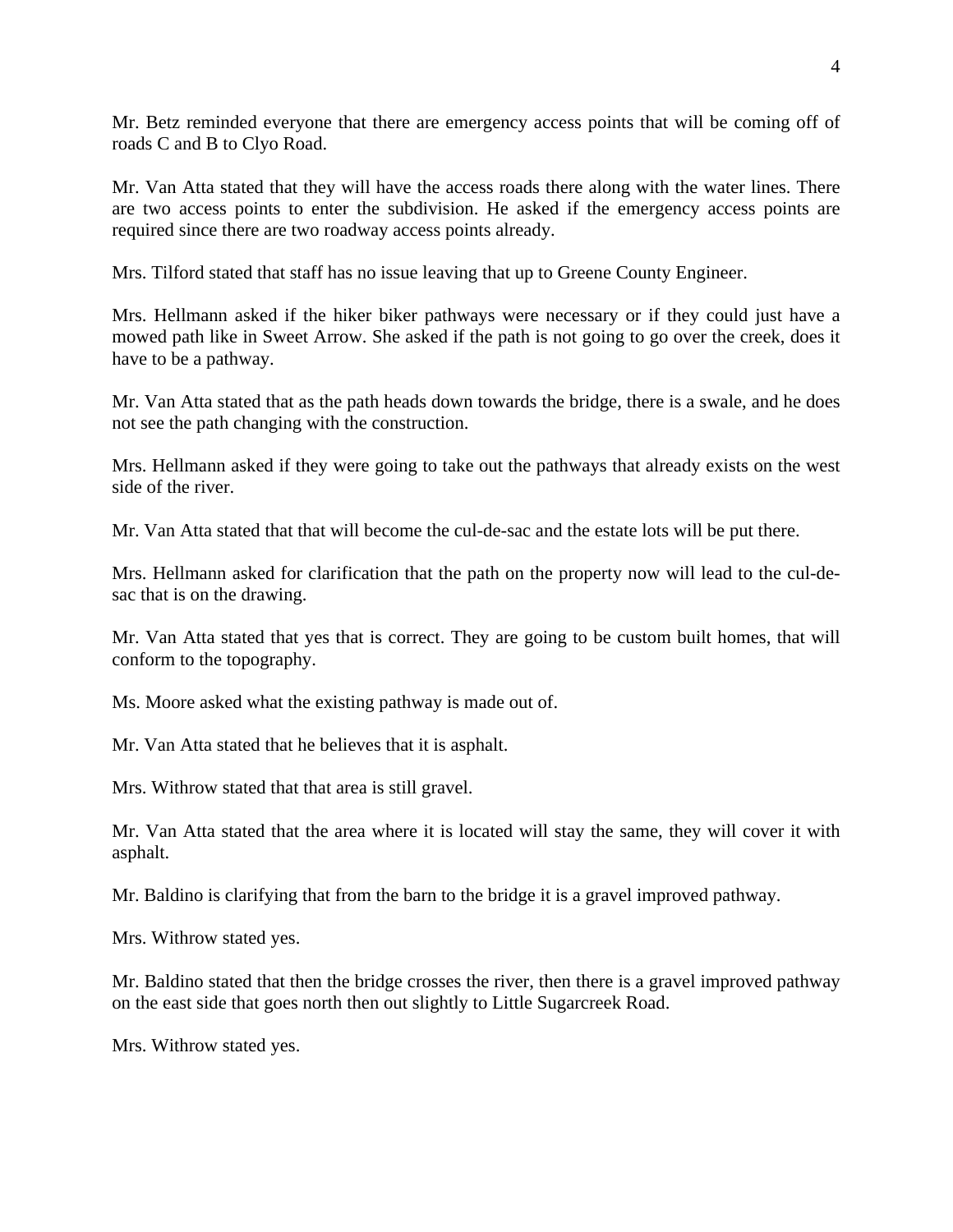Mr. Baldino stated that there will be an improved path connection from Little Sugarcreek Road to the asphalt road that already exists, down the side of the river, over the bridge and into the pathways that connect to road A.

Mr. Van Atta stated that at this moment there is nothing connecting all of those together.

Mrs. Tilford stated that there is no existing pathway, but Mr. Betz expressed that he would like to see one put in.

Ms. Moore stated that it does not seem like they are willing to stick to the 25 feet of no cut zone. She is wondering what will happen to the properties if the 25 foot zone stays as planned.

Mr. Van Atta stated that he does not think there will be a problem. If it is required that there be 25 feet of no cut zone, he will have to push road B northward towards road A to create room for grade. If he cannot cut in the 25-foot zone, he will have to move some things around.

Ms. Moore asked what the open space total would be if he does have to push road B towards road A. Because the open space is already very close to the minimum of what is required.

Mr. Van Atta stated that they are slightly over the minimum for the open space total, but if he could get approved for the 20 foot no cut zone that he has proposed that would make it easier.

Ms. Moore asked how that is going to work when he is already close to his open space minimum, and he is going to take away more open space.

Mr. Van Atta stated that he is trying to provide storm sewer drains for the development and that is why he is requesting the 20 foot no cut zone to be able to provide those things.

Mr. Betz asked about a mound and landscaping in between the lots and Bellbrook.

Mr. Van Atta stated no, that road B is a high point and the ground slopes to the north and to the south. And there is no way that they can build a mound, there is just no room.

Mr. Betz said he understands, he just thought the conversation might come up later on.

Mrs. Hellmann asked if the hiker biker pathway is on the south side of road B.

Mr. Van Atta stated yes.

Mrs. Hellman asked if they could gain a few feet if the moved the hiker biker pathway to be more like the sidewalk in that area.

Mr. Van Atta stated that the pinch point area for open space is between lots 50 and 51 and 8 and 9 on the north side. He stated that they could move the path a little bit, but they will go through the landscaping with a fine-toothed comb when they submit the final development plan.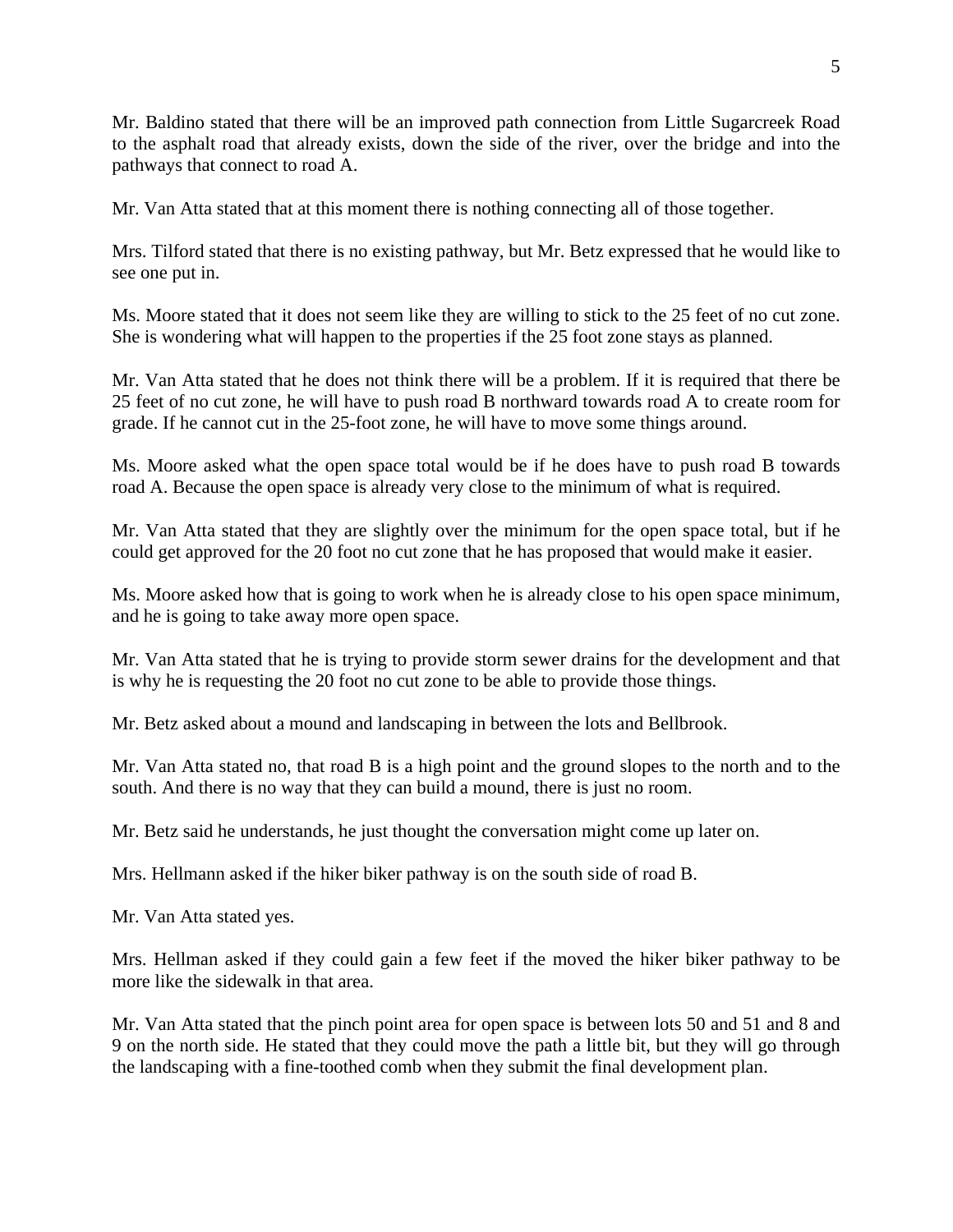Mrs. Hellmann stated that she thought that might be helpful in getting some extra feet of the no cut zone.

Mr. Van Atta stated that yes that could be potentially helpful. They will just have to pay attention to lots 50 and 51.

Mr. Schleich asked if road B connecting to Kensington was changed just to get the extra lot in there.

Mrs. Tilford stated no, the Engineers office required that the road be connected on the east side of the pond.

Mr. Schleich asked if it was still required on lot 8 to have the road there, that passes lot 10.

Mrs. Tilford stated that she believes what Mr. Schleich is talking about is the panhandle coming off lot 8. Which is to avoid a sanitary lateral crossing property lines, which is a requirement by Greene County.

Mr. Van Atta stated that is a requirement by Greene County.

Mr. Betz opened up comments to the public. Reminding the public to try and keep their comments short. As they do want to hear everyone's comments.

Larry Hurlburt from Stutsman Road stated it seems premature to even be considering this development before the soil study is done. This whole development might not be possible based off the soil study. His second comment for the BZC is that the school system is struggling, with the lack of financial resources. There are 78 properties here which means more children in the school system. Which will put more strain on the school system. Yes, there will be increased tax revenue coming in but that is \$7,000 in property tax and the district is \$11,000 a year on a student. That situation is going to get drastically worse, so he asked that the BZC please take that into consideration.

Mr. Fischer from 1407 Sand Stone Court. He is lot 10 and, on the map, lot 36 and 37 come up to his back yard. He is okay with the drainage issues, but they are using his back yard as a part of the open space, with the 25 foot no cut zone. That sounds like now it could be an issue. He would like to see things pushed as far north as possible. 25 feet from the property line is very tight. His other question is that on the northern part of the property, there are estate lots and apartments. He is wondering why the patio lots could not have been put there and the estate lots be along his and his neighbor's properties. There are high density houses being put right in their back yards. He is not sure why they were not switched.

Mr. Van Atta stated he was not sure when the questions needed to be addressed.

Mr. Betz stated that they will hear everyone's comments then address them all at the end.

Mrs. Stipp is a realtor in the area, she has lived in communities from this developer. She has seen many of the developments in Greene County and Montgomery County. She has been very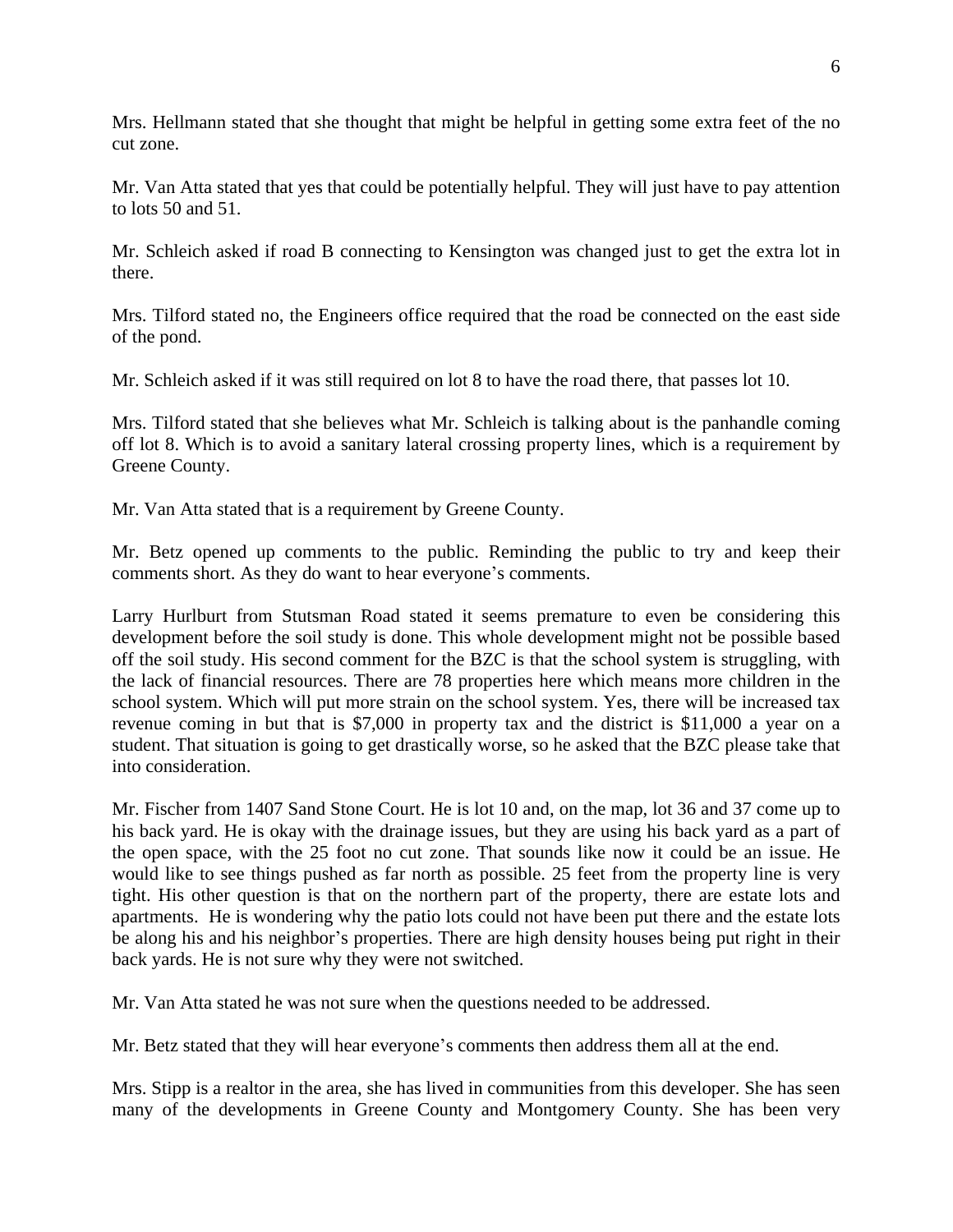pleased with them and their attention to detail. She stated that they do take the citizens of Sugarcreek and Bellbrook into consideration when they build. She thinks that most of the patio homes will be empty nesters so that will lessen the worry for the school district being overloaded. She thinks the plan looks very nice.

Mr. Yahle lives at 1407 Red Rock Court. He thanked the BZC for hearing the comments of the public. He also thanked Mrs. Tilford for being so helpful and keeping everyone informed about the case. He said the community has been awesome about getting the information out and showing up for this hearing. He stated that he did post the information given to him on some of the Bellbrook community Facebook pages and people have been very engaged. He stated that Mr. Herres is a great man and has been a great neighbor over the years. He is stating that the land being rezoned based off of the preliminary plan being proposed. He would like the BZC to consider the struggle of the school funding. He has 2 boys in the school system, and it is struggling greatly. With the price of the lots being \$500,000, he is not sure what type of demographic is going to be coming into the community. He does not foresee a lot of young families who are going to be coming into these price points. Bringing in a population that does not have any interest in our school system is definitely not going to help our current situation in the school system. On page 9 it states that the school system should be considered, and the impact it might have. There was no mention of the school system in the staff report. Mr. Yahle pushed that the BZC look into the impact on the school system. He also stated that the property is very beautiful, and he would hate to lose out on that landscape. And that the usage of the land should be looked at, to protect the open space community. He went out to the property and measured 25 feet from the fence line, and it is not a large space. With all the trees around and in the no cut zone, most of them would be cut down. He would just hate to see the trees cut down.

Mrs. Smith lives at 1350 Park Terrace. Her back yard shares the property line with Mr. Herres property. She suggested that where the estate lots are, that are coming off Little Sugarcreek, instead of 5 lots there should be 4. There would be one main drive that connected all of them from Little Sugarcreek, down the middle of the 4. This way the hiker biker pathway could follow that long driveway to Little Sugarcreek Road.

Mrs. Leah Harr lives at 4130 Locus Bend. Her question is what the no cut zone is and does it apply to the entry way access road. She is in favor of moving that as far away from her lot as possible. She also stated that there is 85 feet between her property line to the water's edge. So how is there a no cut zone of 25 feet.

Mrs. Laura Harr also lives on lot 9 on Locus Bend. Lots 8 and 9 are backed up to her back yard. Her question is if the existing fence is going to stay or if it is going to be torn down. Many of the neighbors and herself use that fence for the back fence of their yard.

Mrs. Tilford stated that the fence will remain where it is, as it is.

Mr. Tiffany stated that there were no more citizens that wish to speak on behalf of the property.

Mrs. Hellman made a motion to close the public hearing. Mr. Baldino Seconded. Mr. Betz-yes Mr. Baldino-yes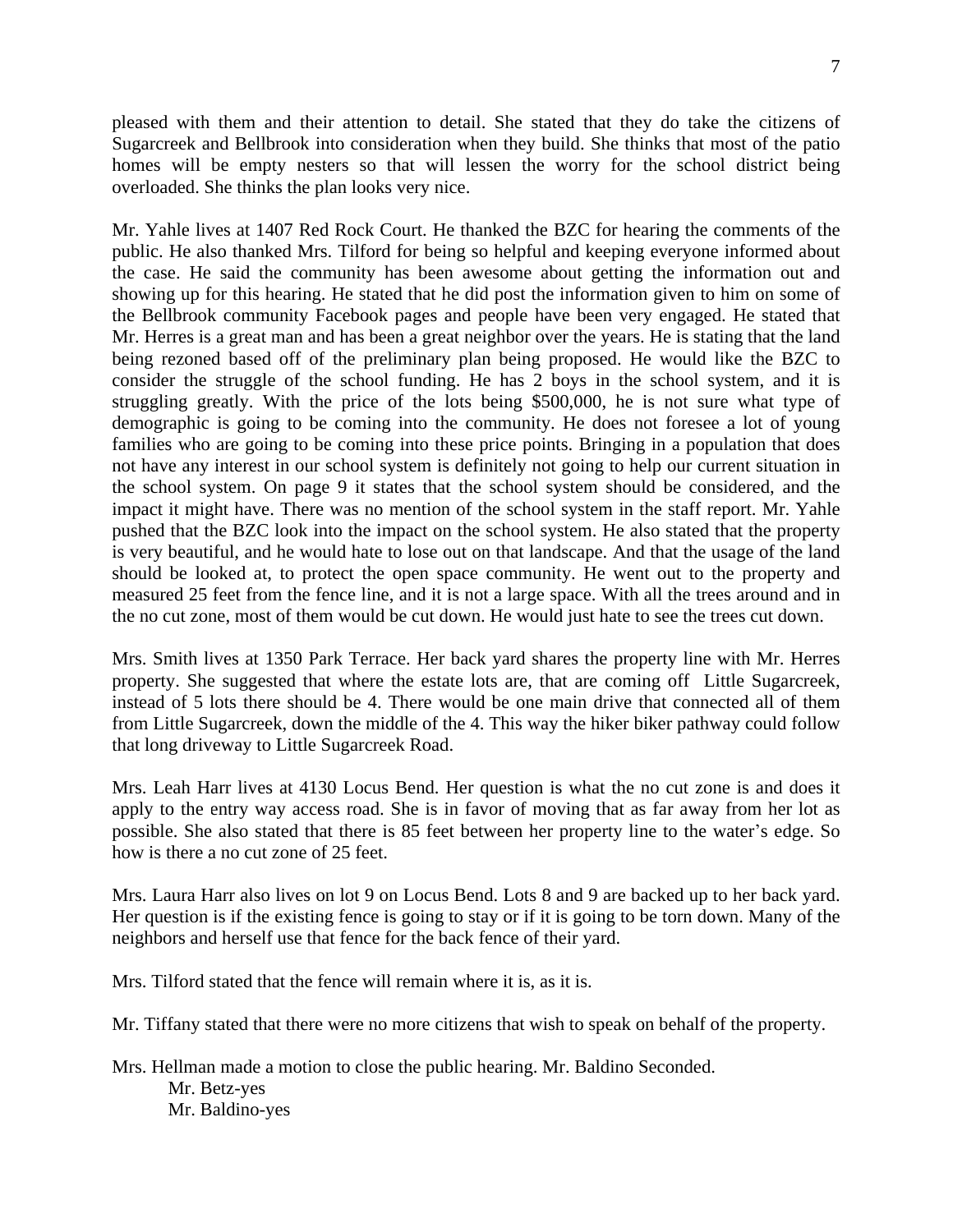Ms. Moore-yes Mrs. Hellmann-yes Mr. Schleich-yes

Mr. Betz stated at this point it is now time to answer the questions from the public comments.

Mr. Tiffany addressed the school district concerns. He stated that it fluctuates with the aging population of the community. It is on the uprise currently and closely resembles what it did in 2006. The Township does take that into consideration when a developer comes in to build a community. These houses will be paying from \$9,000 to \$13,000 a year in property tax. The cost to send a student to school in the Bellbrook school district right now is about \$10,500 a year. The patio lots will cover that for one child per year, the estate lots will probably cover closer to 2 children per year with the property tax they will be paying. The Township feels pretty good about this development with regards to the schools and funding still being upheld. Mr. Tiffany also stated that the patio style homes are not very contusive to younger families, there is no playground introduced with this development. So, there would not likely be a lot of families with younger children moving in and therefore going to the schools in the district.

Mr. Betz mentioned that Mr. Van Atta might want to speak on the question about the soil study and if the proposed construction will even happen.

Mr. Van Atta stated that they are aware that the soil report needs to be done. It does make more sense to the developer to send the proposal it the BZC to see if it gets approved first before spending thousands of dollars to get the soil study done. He also stated that the 2 surrounding developments made it through the soil study with no problems, that is also why they chose to send the proposal in first before doing the study.

Mrs. Hellmann stated that if they do the soil study and they find out that it is a lot worse than they expected, what do they do then.

Mr. Van Atta stated that they would pull back if that was the case that the land was no good.

Mr. Betz asked if Mrs. Tilford would explain the no cut zone.

Mrs. Tilford stated that the no cut zone is a space where vegetation and trees would not be allowed to be cut down. She also stated that if there is a dead or dying tree in the no cut zone, they would work with the developer to get a new tree in to the space that can grow into a larger tree. The no cut zone is to save as many trees as possible for the development.

Mr. Betz asked how they came up with the 25 feet for the no cut zone.

Mrs. Tilford stated that she and Mr. Tiffany met with the builder. There was a 25-foot set back already in place and the builder stated that she could probably work with a 25 foot no cut zone.

Mrs. Tilford also stated that she is not sure that the builder understood issues from engineering side that Mr. Van Atta has discussed with respect to the 25'.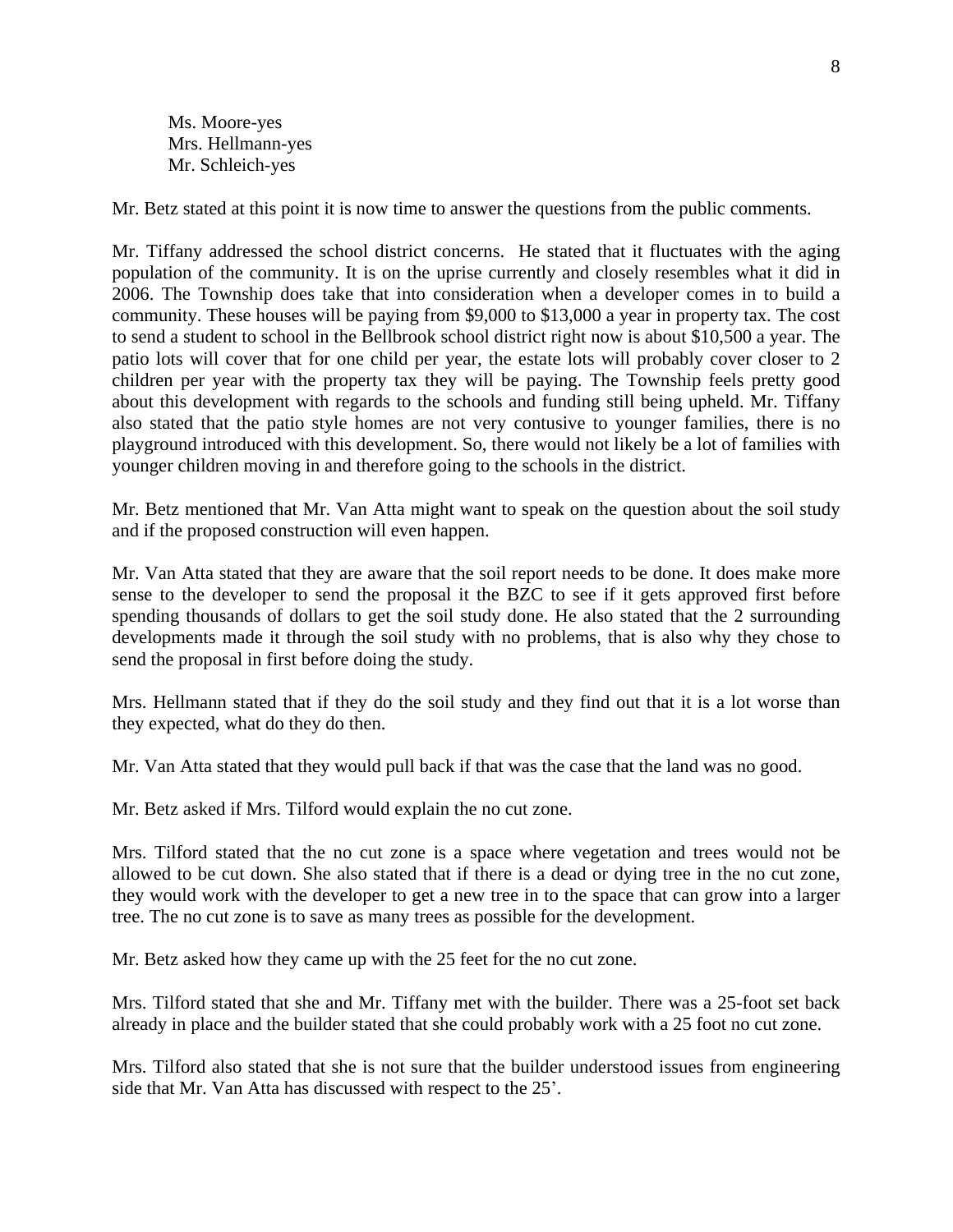Mr. Betz asked if Mr. Yahle would restate his second question.

Mr. Yahle stated that there are rows of trees along the south border of the property from Clyo Road to the pond. When looking at the no cut zone, most of those trees are outside of the no cut zone. Most of the tress are going to be lost and it would be a shame to lose all of these beautiful trees. Mr. Yahle thinks that the no cut zone should be extended so those trees are not cut down and taken away.

Mr. Van Atta stated that in this area the patio homes will be going in. These homes will be low maintenance, so most of the back yard areas will be that open space. But he is not sure how they keep the patio lots as they are, if they extend the no cut zone.

Mr. Betz then moved on to Mrs. Smith's comments about the estate lots at the back of the property by Little Sugarcreek Road. She stated that changing the 5 lots to 4 lots and having 2 lots on each side of a shared driveway would be a better idea.

Mr. Van Atta stated that the estate lots were thrown in at the last minute. He is not sure what is going to happen with the properties back there. He does not know that lot 1 is going to be buildable, but as to where the driveway could go but he is not sure.

Mr. Betz stated that he believes that they have answered all of the public questions. He then turns to Ms. Diorio and asks what the plan is for this community, and how the build will go. If it will be all one phase or multiple phases.

Ms. Diorio stated that they are currently working with the bank to see if it needs to be done in phases or if it can be done all at once.

Mr. Betz asked about the price points being \$400,000 - \$600,000 for the patio homes and asked if Ms. Diorio could give a more exact number, and if that includes the lot and the home together.

Ms. Diorio stated that they will start at \$400,000 including the lot, and that will depend on if they have a basement, walkout basements. Some of the cul-de-sac lots that are larger could have the potential for a 3-car garage. It just all depends on what is added to the home.

Mr. Betz also asked about the price points for the estate lots.

Ms. Diorio stated that the starting point is at \$700,000 but that is on the low side.

Mr. Betz stated that this will be an upscale development.

Ms. Diorio stated yes, it will be.

Mr. Betz also asked if the soil report comes back poor, do they have the option to walk if the development is too costly to proceed.

Ms. Diorio stated that yes if the soil conditions are not suitable then they would not be moving forward with the project.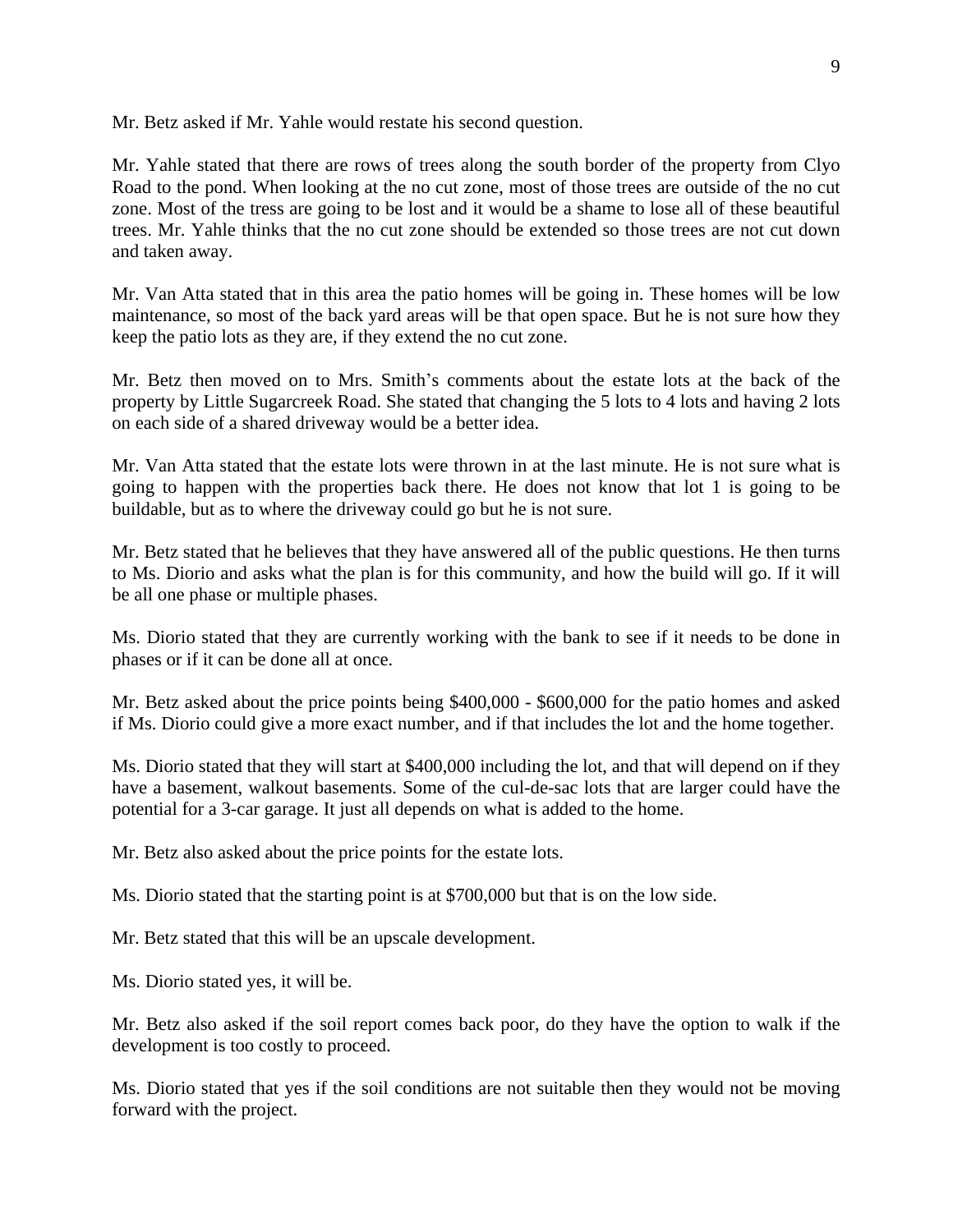Mr. Betz opened the floor to the rest of the BZC.

Ms. Moore stated that in the staff comments under the stipulations, it says that the Geotech report will be completed, she is asking if that does include the soil report.

Mr. Van Atta stated that he is not sure why it would be required for the soil test to be done first before the BZC approves of the development. The developer does not want to spend the money on the soil test if the project is not going to be approved in the first place.

Ms. Moore stated that approving the zoning change now would be premature if they find out later that they cannot build on the property.

Mrs. Tilford stated that the county engineer requires them to do the Geotech report so they can figure out pavement design, storm water design, infrastructure design issues. Those are all things that will take place further along in the process. That is a huge undertaking and expense for the developer, they do not want to pay for all those reports to be done if they are not going to be approved by the Township. Unfortunately, that is just how the process works.

Mr. Betz stated that he would expect all this information to be included in the final development plan approval.

Mr. Van Atta stated that yes, that would be included in their final development plan. He also again stated that the developments to the north and south of this property have both turned out fine in the case of the soil and were able to be built on. They do not foresee the property having any issues with the soil based off those developments.

Ms. Moore is stating just to be clear, the Geotech report does include a soil report.

Mr. Van Atta stated that yes, it absolutely will.

Mrs. Moore asked if that specifically needed to be specified in the report.

Mrs. Tilford stated that they can specify it, but it is understood.

Mr. Betz stated that the Geotech report will specify if the land is buildable or not. They will take samples in many different locations on the property, to see if the soil will be able to support the development.

Mrs. Hellmann asked if they do approve this, and it turns out that the soil is not buildable. They have then taken a property that was zoned agricultural and turned it to a PUD.

Mrs. Tilford stated if that happens, certain milestones have to be met with the PUD and if they are not met the PUD will fall off. The BZC can then go back and rezone the land from PUD back to A1.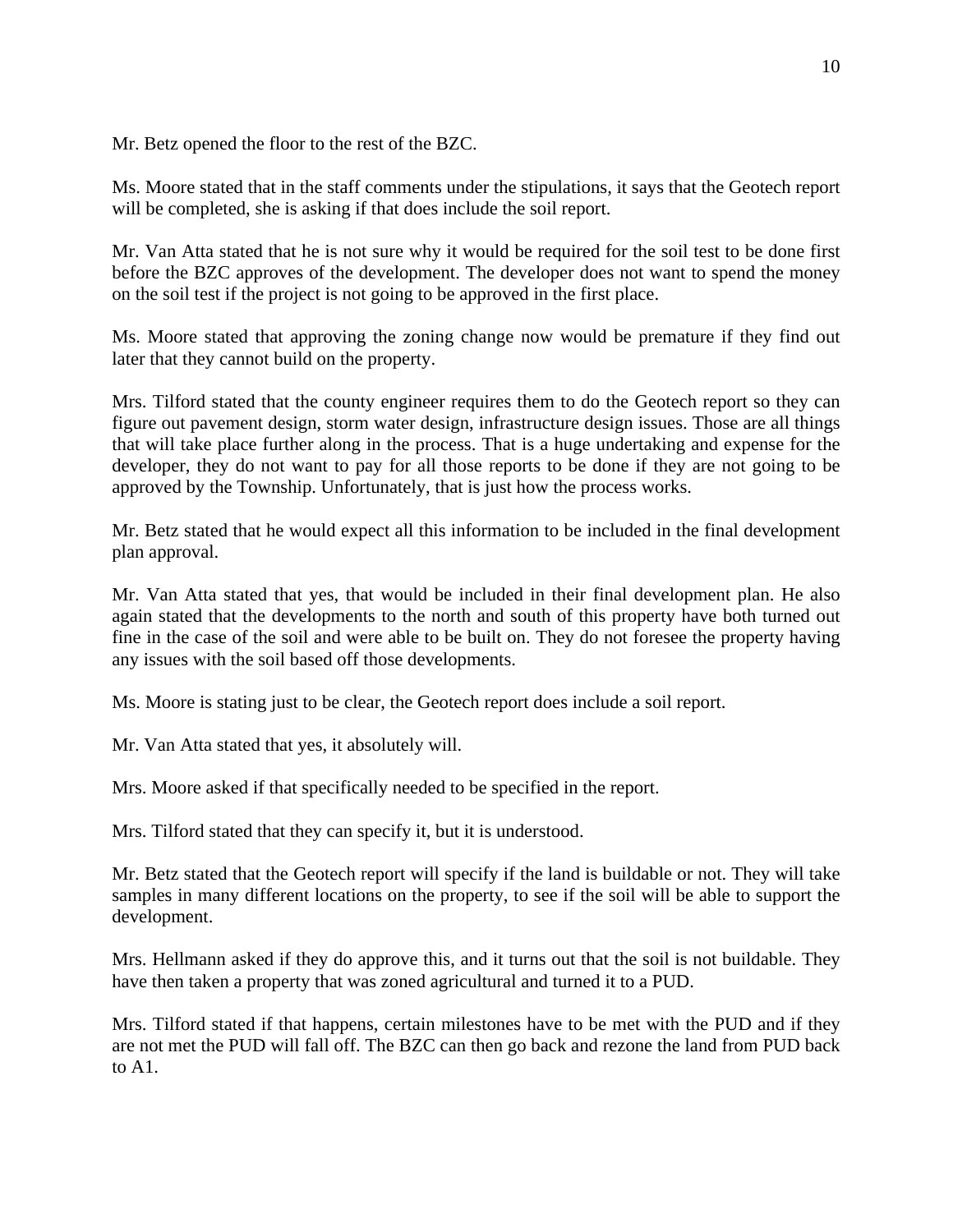Mrs. Hellmann stated that she was worried that the Herres would then have property tax that would leave out the agriculture and go into residentials.

Mrs. Tilford stated that it is based off the use of the property not the zoning. So, as long as the use stays the same, they should not suffer any tax implications.

Mrs. Hellman also stated that she does like the plan. She lives very close to the property and she has watched boulders brought in and she has watched it evolve. Mrs. Hellmann thinks the property is just lovely, and that looking at what is being proposed the builders have been very thoughtful in their design. Keeping the estate homes in the back and the patio homes up front, this is a very well-thought-out plan.

Mr. Baldino stated that the only thing he is still questioning is having that solid 25 foot no cut zone. Also determining the outfall from road B and road C reconfiguration. Mr. Baldino does not think that they should change the 25 foot no cut zone. They should give the developer the opportunity to work around the no cut zone, while maintaining the code standard for the outfall.

Mr. Schleich stated that he agrees with Mr. Baldino he would like to see as many trees kept as possible. It is such a nice buffer zone for that community.

Mr. Baldino stated that he was trying to find an objective direction to provide for any forward recommendation. There just needs to be a set number for the no cut zone, either 25 foot or a different number. So, then moving forward they can offer suggestions to changing the plan.

Mr. Van Atta stated that they are in the process of doing a topographic survey of the whole property. It is 55 acres; it is a big property. But he does need to know the guidelines that he has to adhere to, to be able to make the adjustments. He believes the trees on the southern border are further north than the 25 feet of no cut zone. There will be trees removed in that case. Letting the water run onto the existing Bellbrook properties, means that there is currently more water running onto them then there will be after the development is completed. But he cannot put any storm sewers back there if he is restricted to a no grading situation.

Mr. Betz stated that the problem with the no cut one is that they do not know what trees if any make it into that 25 foot no cut zone. And they will not be able to know that until the survey of the land is done.

Mr. Van Atta stated that he does not do a "tree survey" he will go with the outskirt of trees or a tree envelope, but he will not be picking up individual trees.

Mr. Betz asked that he pick up individual trees in a very small area that would be typical along that property line. Just so they know what trees are going to stay and what trees are going to go. To survey all the trees would be ridiculous if most of them are going to come out. But if they do a small section just so they know if any of the trees will be inside that 25 foot no cut zone.

Mr. Van Atta stated that just so everyone is on the same page, they need to specify what tree diameter, and at what chest height. The specific type of trees, ash trees are not typically cared about because they are going to be dead, smaller trees and scrub trees will probably not be kept. He just needs specifications on what type of trees.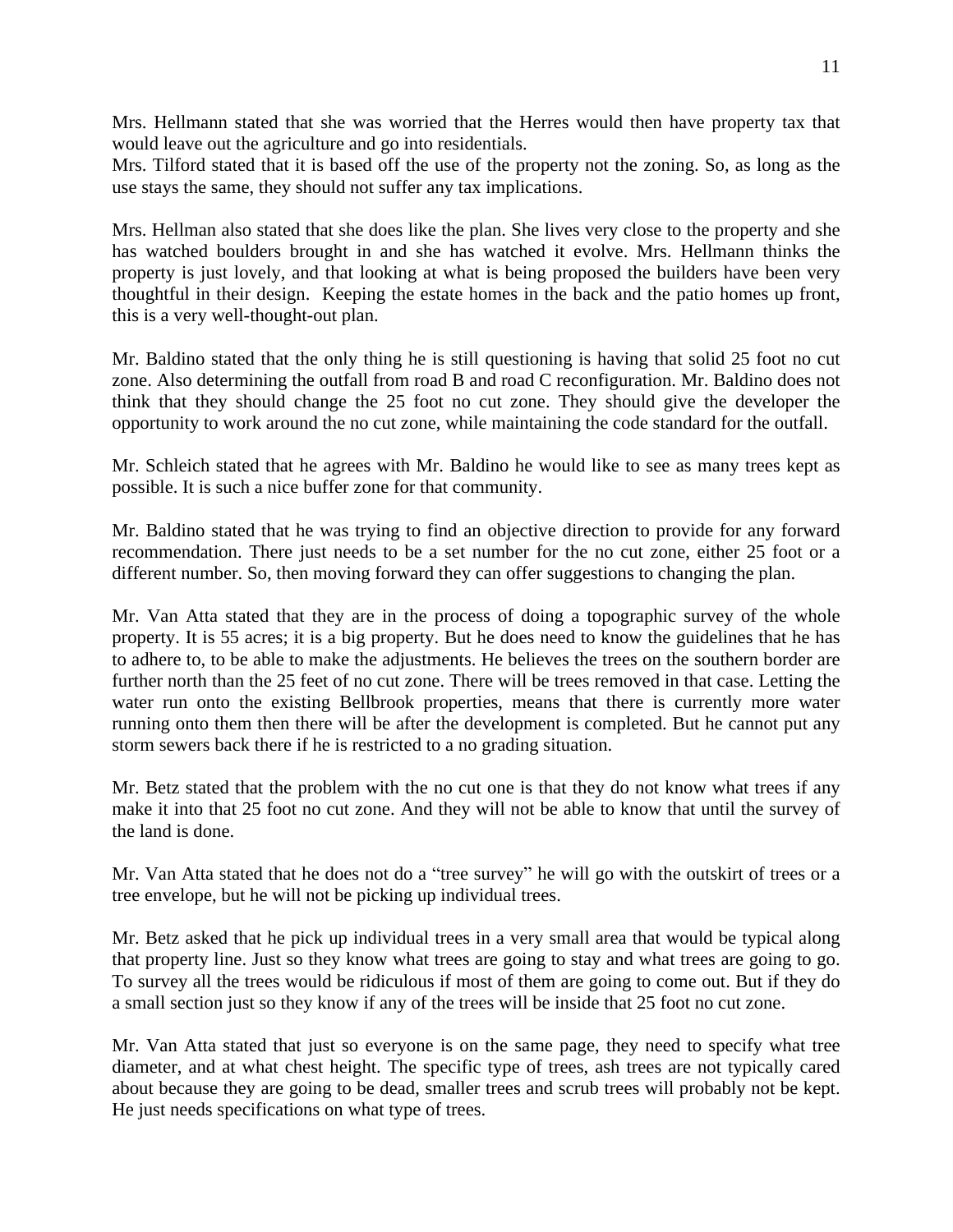Mr. Betz stated that on lot 12 it is a narrow property, but if Mr. Van Atta could survey whatever trees are in that area going towards the back. That way they could get an idea of what the no cut zone will look like.

Mr. Van Atta stated that he needs guidelines to go off of. If he includes trees that are 8 inches in diameter and bigger.

Mrs. Tilford stated that he could do the width of 1 lot or 2 lots.

Mr. Betz stated that he could do the width of 1 lot and go north and pick up all the trees on that property, and state where all the trees are relative to the south property line.

Mr. Betz explained that he was talking about over by lot 10 off of Sand Stone Court. The space between the property line of lot 10 and the property line of the new development is very narrow. If Mr. Van Atta could locate the trees in that area the BZC could then assume that as a typical.

Mrs. Tilford stated that he is talking about the rear property line of lot 10 that is shared.

Mr. Van Atta stated that he understands what Mr. Betz is looking for and he will take care of it.

Mr. Betz stated that it cannot be more than 15 trees. He also stated that when he first saw the plan, he was very excited, and he is still excited. He thinks that the plan is very creative, and it offers variety in the changes with the access road to be able to access the estate lots. He loves the entrance, the greenery that is there looks very sexy. Mr. Betz also likes how the site has helped them create different zones. The front properties are the patio homes, then there is a break with the 2 ponds before you get into the estate homes. He is thankful that the developer has not come in and tried to pack this lot full of single-family lots. He thinks that other developers would have done that to try and maximize their value. But with the estate lots and patio lots he thinks they are maximizing their value to the fullest potential. Mr. Betz sated that what they are trying to do is very nice. With that being said he expressed concerns about the no cut zone. He would like to maintain as many trees as possible. It would be a shame to cut down the trees. He understands the limitations with the grading, he would just like to keep as many as possible. He also stated that he would like to see the hiker biker path continue to Little Sugarcreek Road. If they are going to continue it to the creek might as well connect it to Little Sugarcreek Road.

Mr. Van Atta wanted to specify the no cut zone off of road B. If there is a 25 foot no cut zone, and he shifts the infrastructure northward, does he need to come back in front of the BZC for revised preliminary plan.

Mr. Betz stated that the concept would be sufficient, he would expect to see the details of it worked out between Mr. Van Atta and staff. Then the end result would be shown in the final plan. He also mentioned to Mr. Van Atta to please save as many trees as he can.

Ms. Moore stated it is going to affect the open space area.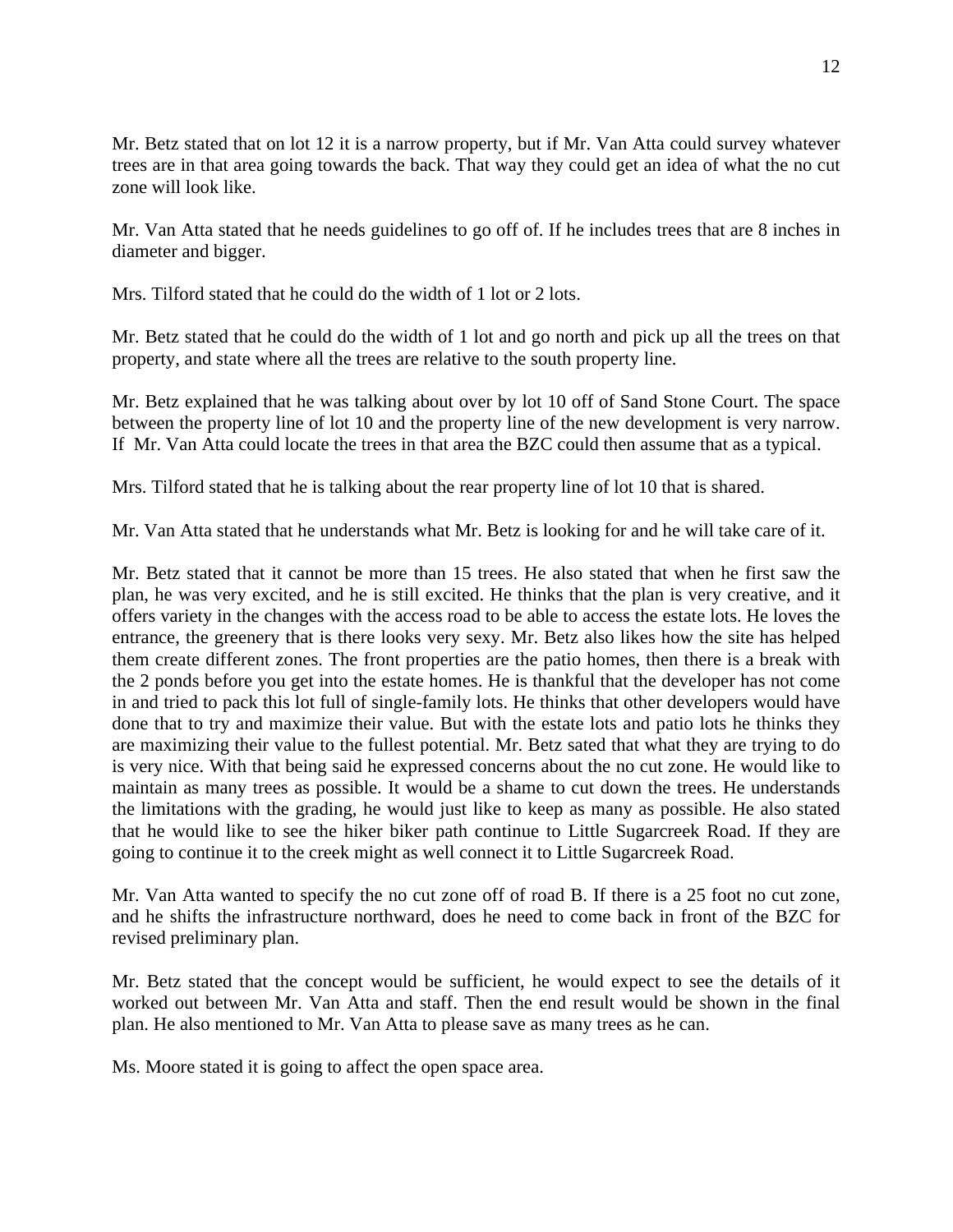Mr. Van Atta stated that it is going to affect something somewhere. But he can figure it out with staff, and they can make it work.

Mrs. Hellmann asked Mr. Van Atta if they consult with someone if they have trees that are questionable about keeping.

Mr. Van Atta stated that they do, they have consulted with Siebenthaler to help them distinguish if the trees are valuable or not. The last thing he wants to do is remove trees, but when you build homes close to trees, you are going to have to remove some.

Ms. Moore stated that if she is understanding this correctly, the removal of any trees has to be approved by Mrs. Tilford.

Mr. Betz stated that yes, that is correct, but it is after the final plan approval.

Mr. Van Atta stated that they should put the 25 foot no cut zone to staff's discretion.

Mrs. Hellman stated that it does call for replanting in item 20 on the report. So, they could replant if needed.

Mr. Van Atta stated that the issue of trees and foliage is always a sensitive issue to speak on.

Mr. Baldino asked if there were any other community comments they needed to be address.

Mr. Betz stated that they covered them all.

Mr. Baldino stated that since they have covered all of the community's concerns, he would like to make a recommendation for a way ahead.

Mr. Betz asked if Mr. Baldino was making a motion to approve.

Mr. Baldino said yes.

Mr. Betz asked before they move to approve this item that they talk about landscaping really quickly. Just to give the developer some guidance.

Mr. Baldino agreed.

Mr. Betz asked if Ms. Diorio or Mr. Van Atta had any ideas about landscaping along the Clyo Road area or along the entrance.

Ms. Diorio stated that she has been working with Grandmas Gardens and they do have some preliminary ideas for Clyo Road, the entrance way, the open space area A, and area B, and also behind lots 2 and 3.

Mr. Betz asked if they had any plans to do landscaping behind lots 49 through 31.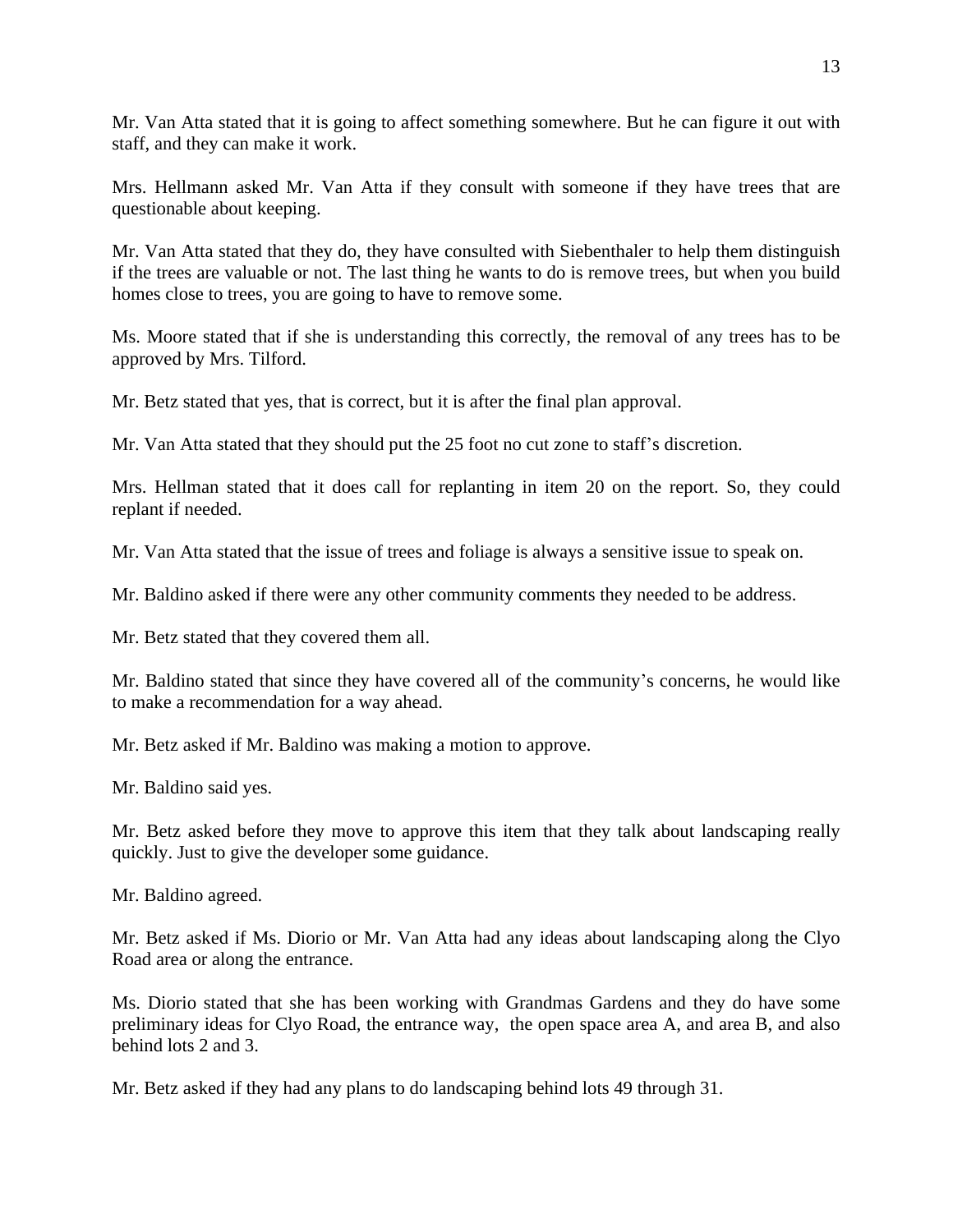Ms. Diorio stated that no they do not. It would be her intention to not cut any more trees down. There customers are going to want those trees just as much as the other neighborhood does.

Mr. Betz then turned to Mr. Baldino.

Mr. Baldino made a motion to recommend forwarding BZC case BZC01-2021 with all staff comments, plus a hiker biker pathway to the creek, plus a hiker biker pathway to Little Sugarcreek Road on the approved surface, plus a sidewalk to road B from the Kensington stub out, plus a stipulation of the 25-foot survey for lots 10 and 12 in Bellbrook or lots 38,37, and 36 on the proposed development, and then maintaining the 25 foot no cut zone as a design parameter.

Mr. Van Atta asked that the BZC please keep in mind that the sidewalk connection to Kensington can probably not be done.

Mr. Baldino asked if it was specifically behind lots 2 and 4.

Mr. Van Atta stated that yes, that is where the connection is for the road.

Mr. Baldino stated that that area is most problematic, and that is why there was the suggestion of removing the sidewalk there. And then moving the road as far as possible to the pond without disturbing the natural area.

Ms. Moore stated that they needed to have a second to the motion before they get into that.

Mr. Betz asked for a second.

Mrs. Hellmann asked before they second it, if Mr. Baldino included the potential sidewalk in the cul-de-sac to road B.

Mrs. Tilford stated that he did.

Mrs. Hellmann seconded the motion.

Mr. Betz then opened it up for discussion.

Mr. Baldino stated that they are giving design parameters for the layout of the parcel. There will be a lot of professional choices they will make within the lot itself to maintain the design parameters.

Mr. Van Atta stated that there will be some design changes to road B, open space B, etc. That will move things around so they can create the 25 foot no cut zone. To create that space, he is going to have to shift the infrastructure north.

Mr. Betz asked how firm Mr. Baldino is on the 25 foot no cut zone. Mr. Betz stated that when he hears design parameters, he hears that could change based on new information.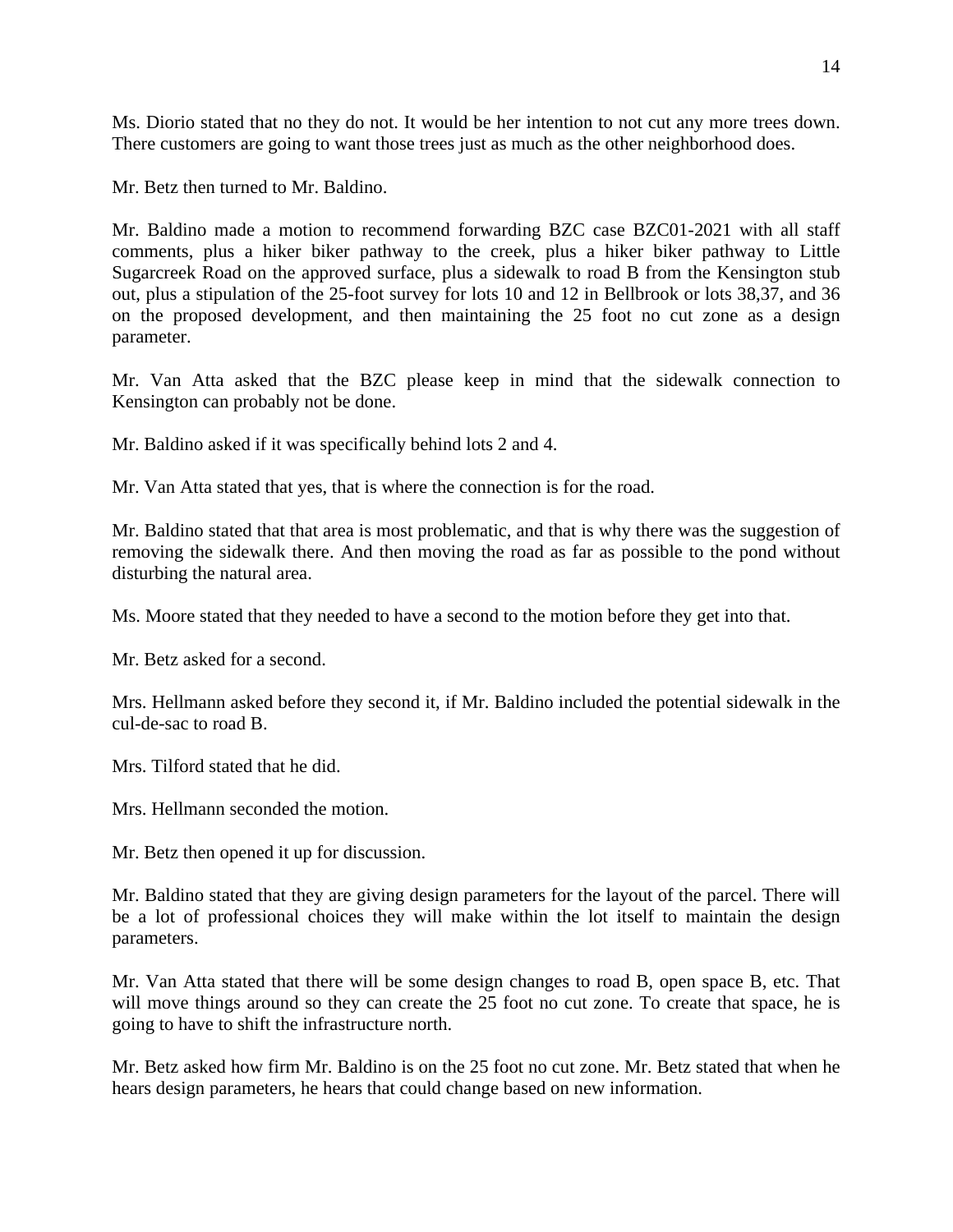Mr. Baldino stated that he is working to provide some objective instruction set for the development that the local community can understand. What we have heard tonight is that the importance of the vegetative buffer is communal. He has done a tree survey online and Mr. Yahle is correct that the second tree line is about 50 feet out.

Mr. Betz stated hat he agrees, he wishes that he could get out to the property to measure where the trees are. He also thinks that the evergreens are 50 feet out of that no cut zone. And he assumes that those will be cut down. He told Mr. Van Atta that if he comes back and says he has new information or that he worked with staff and they cannot make it 25 feet. He does not see how Mr. Baldino is saying it has to be 25 feet. There may be new information that becomes available that might say it is 20 feet.

Mr. Baldino stated that they have to provide some form of direction. A lot of the residents feel that there is one side where everything is cut down and the swell is put in right behind the Bellbrook community. The other side is that everything is left, and nothing is cut down and the swell is ramped towards road B. What we cannot describe is what it will take to take road B down, so that the drainage will go towards road B and the vegetation will be maintained.

Mrs. Tilford stated that a lot of these questions will be answered once the tree survey is done, and they look at the topography and see how Mr. Van Atta can make everything fit. She would like to see if everyone is comfortable saying that the developer and the engineer are going to work with staff to preserve as much of that tree line as possible. With details to be provided at the final development plan stage.

Mr. Baldino stated that yes, Mrs. Tilford stated it perfectly.

Mr. Betz stated that he does like the entrance way, with the green space on both sides of road A. He would hate to lose that because it is very cool.

Mr. Van Atta stated that no matter what happens he does think they will be able to keep that entrance the same.

Mrs. Tilford stated that in Mr. Baldino's motion for approval with staff's conditions, they will need to strike the second part on number 1 because that included the requirement for the emergency access roads to Clyo. They decided that that was going to be left up to the Engineer's Office. There was already an extension of the multiuse path through open space F, providing access to the creek area. They would just need to add to that that would also extend to Little Sugarcreek Road on an improved surface. The private street that serves lots 6 through 8 would be set back 25 feet from the property line but that is changing to be located between lots 6 and 8 and 9 and 10, in the middle of those lots instead of hugging the property line. The addition of some sidewalk connection from road B to the Kensington connection. The developer and the developers engineer will work with staff to preserve as much of the existing tree line as possible. With details to be provided to the BZC at the final development plan stage. Then they will strike number 20 which talks about the 25-foot wide no cut zone.

Mr. Baldino thanked Mrs. Tilford.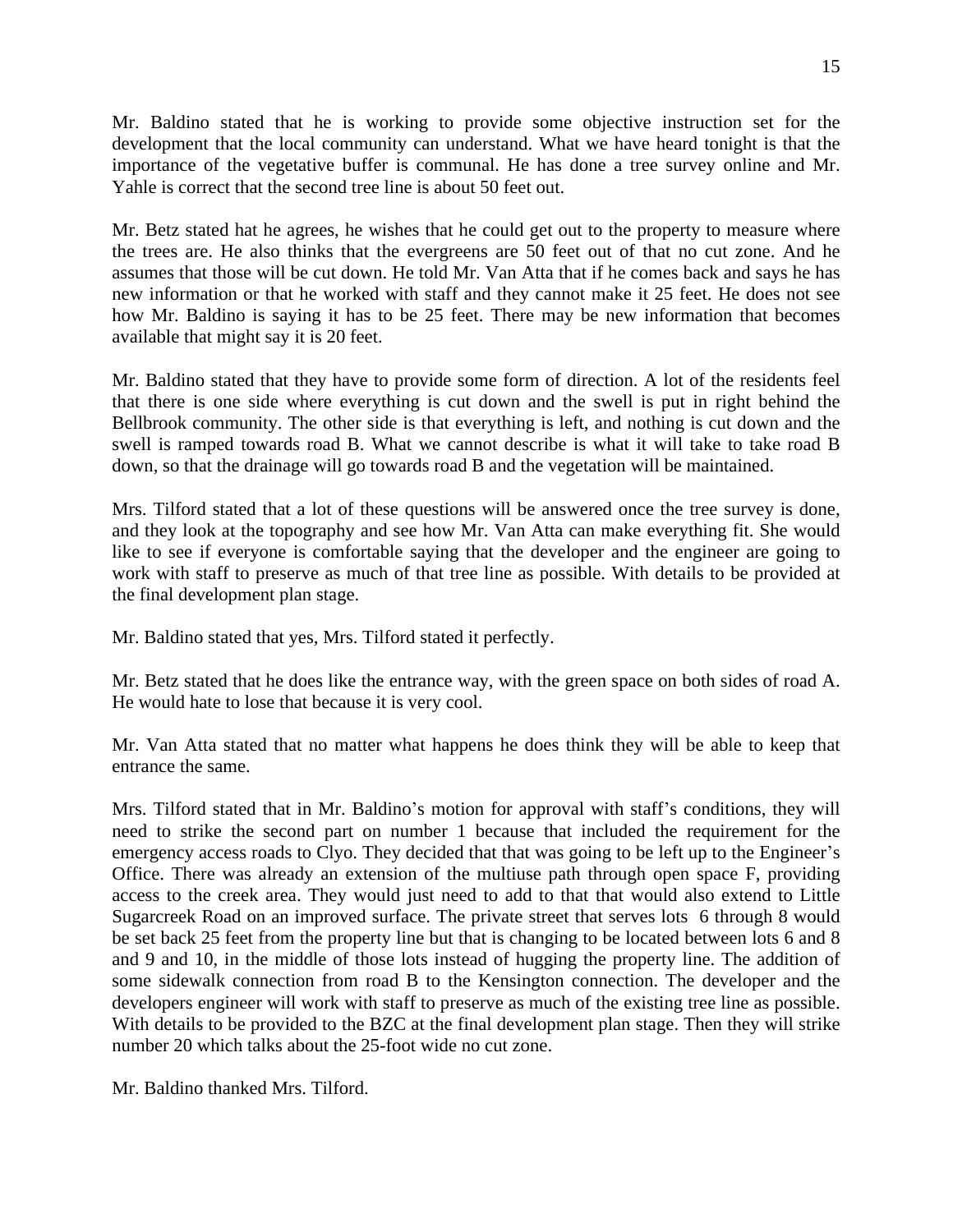Mr. Betz stated that he is not comfortable striking number 20. He stated that he would like it to say that the developer will strive to meet the 25 foot no cut zone.

Mrs. Tilford stated the developer will strive to meet the 25 foot no cut zone, in addition to preserving as much of the existing tree line as possible. With details to be provided to the BZC at the final development plan stage. That will replace number 20. Mrs. Tilford then stated that we had a motion and a second.

Mr. Betz stated that the roll call should be taken.

Mr. Baldino made a motion to approve, which was seconded by Mrs. Hellmann. Upon call of roll, the vote resulted in the following:

Mr. Betz-yes Mr. Baldino-yes Ms. Moore-yes Mrs. Hellmann-yes Mr. Schleich-yes

Mr. Betz thanked Ms. Diorio and Mr. Van Atta.

Mr. Van Atta thanked the BZC for all the considerations on this matter.

Mr. Betz thanked the BZC for being flexible and meeting three Tuesdays in a row, to hear this case. He asked Mr. Van Atta to have everything right and ready to go for the next meeting.

Mrs. Tilford stated for the final development plan stage.

Mr. Van Atta apologized for the inconvenience and stated he will have everything ready to go for the next meeting.

Mr. Betz asked Mrs. Tilford if there was any other business they needed to cover.

Mrs. Tilford stated that no there was not.

Mr. Betz thanked the community for coming to the meeting and sharing their thoughts and concerns. The BZC really does take into consideration what the community has to say. He hopes the community realizes how much preparation the BZC goes through, they want to have the same outlook on the Township as the rest of the community. They will try their best to get everyone's questions answered.

Mrs. Hellman made a motion to adjourn. Upon call of roll, the vote resulted in the following:

Mr. Betz-yes Mr. Baldino-yes Ms. Moore-yes Mrs. Hellmann-yes